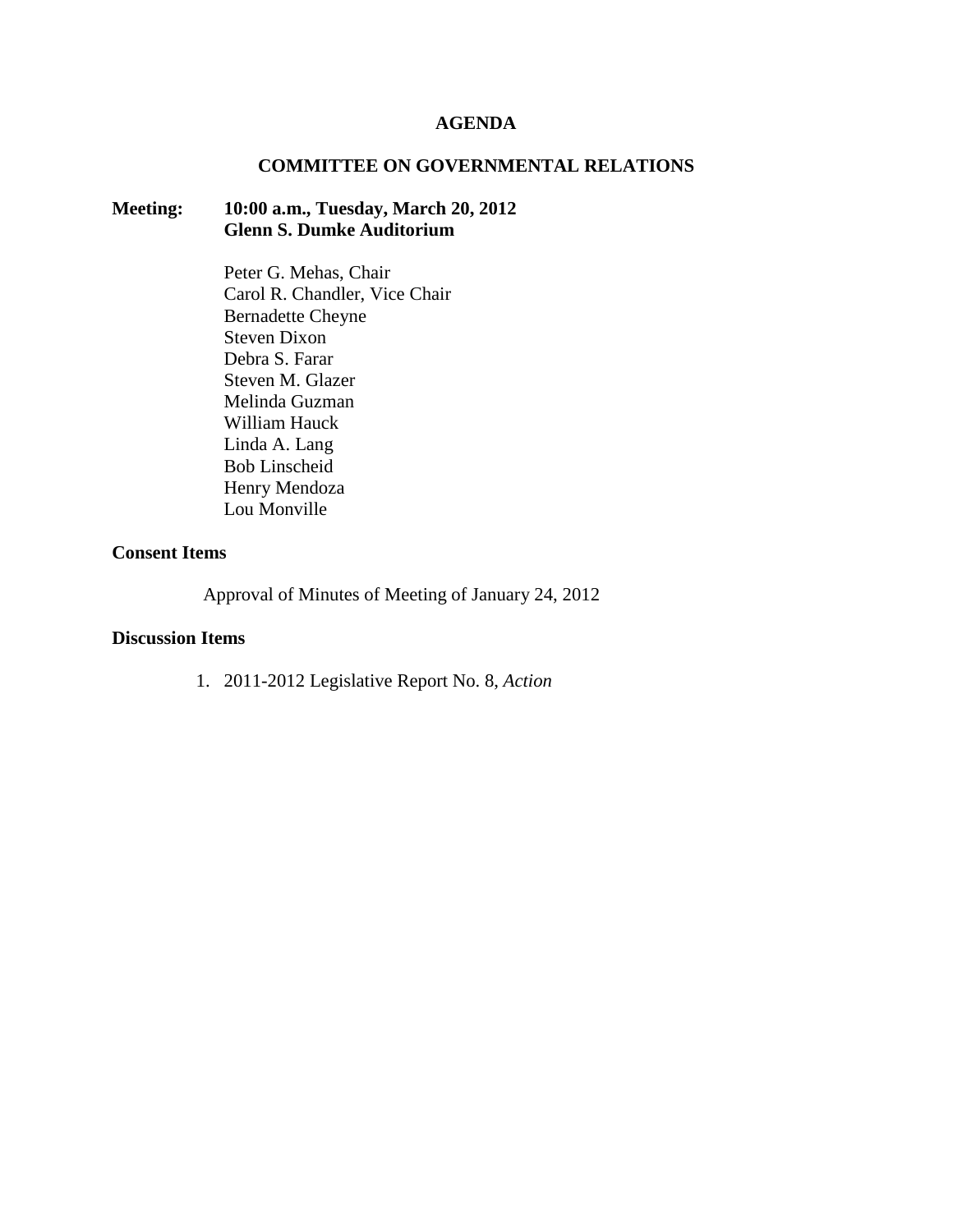## **MINUTES OF THE MEETING OF COMMITTEE ON GOVERNMENTAL RELATIONS**

**Trustees of the California State University Office of the Chancellor Glenn S. Dumke Conference Center 401 Golden Shore Long Beach, California**

**January 24, 2012**

### **Members Present**

Carol R. Chandler, Vice Chair Herbert L. Carter, Chair of the Board Bernadette Cheyne Steven Dixon Debra S. Farar Melinda Guzman William Hauck Linda A. Lang Bob Linscheid Lou Monville Charles B. Reed, Chancellor

## **Approval of Minutes**

The minutes of November 15, 2011 were approved as amended.

## **2011-2012 Legislative Report No. 7**

Mr. Garrett Ashley, vice chancellor for university relations and advancement, and Karen Y. Zamarripa, assistant vice chancellor advocacy and institutional relations, presented this item. Mr. Ashley provided background information stating that Chancellor Reed had initiated requests for proposals for the 2011-2012 legislative session soliciting proposals from campus and system leaders. After consideration of the state's current fiscal condition, the political and policy environment, and following close review by campus presidents, vice presidents and the chancellor's leadership staff, recommendations have been incorporated into the summary of legislative proposals recommended for sponsorship by the Board of Trustees, also known as Legislative Report No.7.

Ms. Zamarripa provided an overview of the four proposals which include two items carried over from the previous year's legislative session, and two new bills which will be introduced by February 24.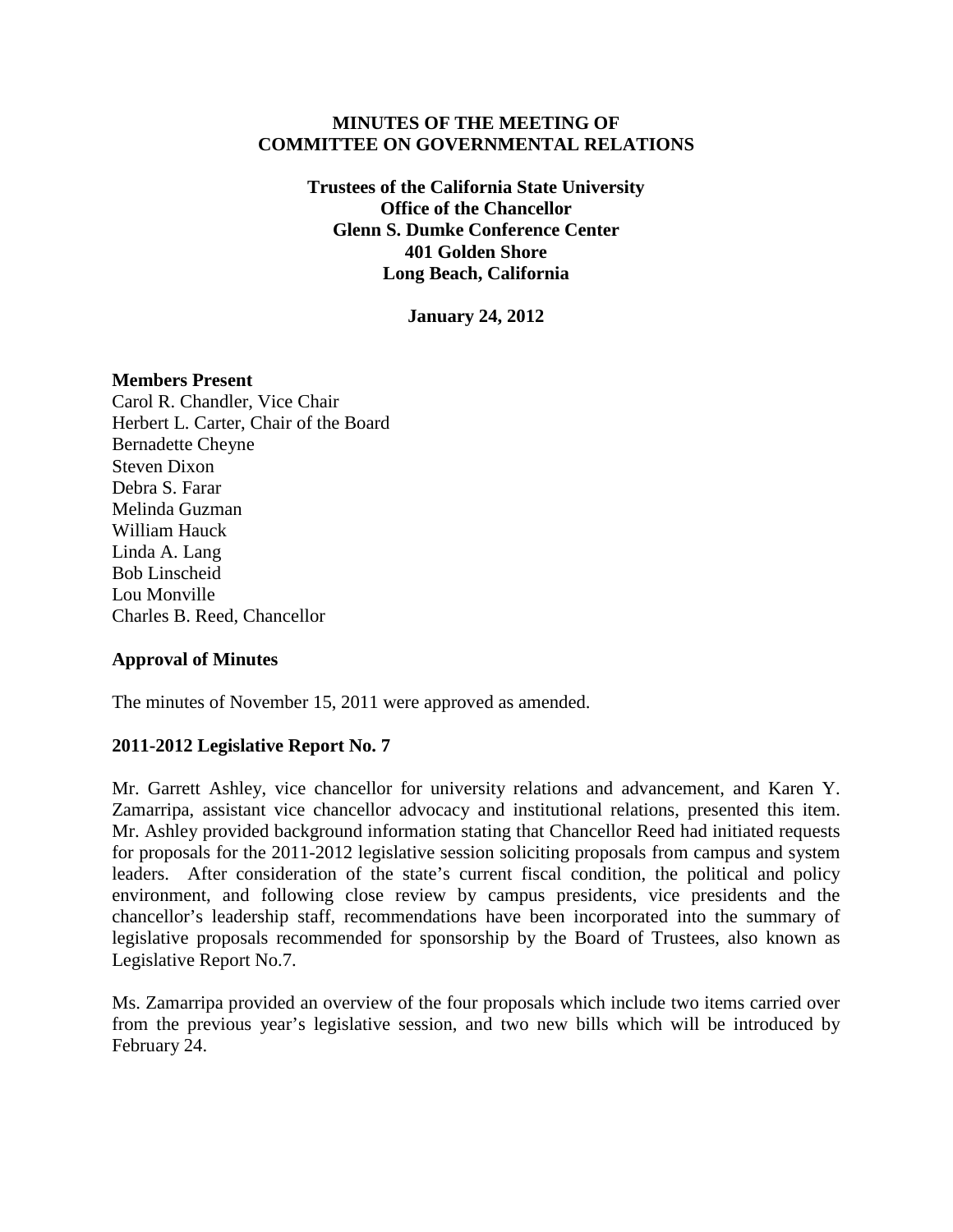2 Gov. Rels.

# **1. K-12 Higher Education General Obligation Bond**

AB 822 by the Chair of the Assembly Higher Education Committee, Marty Block was introduced last year to propose a four-year K-12/higher education bond measure for the November 2012 General Election ballot. Voters would be asked to approve a still unspecified amount for K-12, and an anticipated request of \$1.2 billion a year for higher education. If approved, the CSU share would address 34 percent of the CSU's established total need and would result in a total of 15,300 jobs statewide for higher education projects.

# **2. Vehicle Purchasing**

Assembly Bill 633 by Assembly Member Kristin Olsen would give the CSU permanent authority to purchase vehicles without the Department of General Services (DGS). The CSU, as an education entity, and not a state agency, has special needs that DGS is not prepared to meet in an effective and efficient manner. Our longstanding authority was interrupted in 2007 by a measure that addressed issues unrelated to the CSU. In 2007 the CSU's authority was restored with a sunset date of July 1, 2012.

## **3. Energy Management Authority**

As a leader in sustainability committed to meeting the state's goals to reduce our carbon footprint, the CSU has worked hard to expand its renewable and cogeneration capacity over the last several years. In addition to reducing its impact on the environment this effort has also resulted in reduced energy costs of \$130 million per year. Given the state's budget cuts to the system and the importance to protect our environment, the CSU is looking for additional ways to decrease both its impact and costs.

The CSU and the University of California will be partnering in what will likely be a multi-year effort to authorize each system to enter into long term strategic energy and utility procurement with local utilities in long term mutually beneficial ways. Currently, both university systems have each adopted aggressive policies to meet and exceed the state's goals for reducing its carbon footprint and improve energy efficiency.

# **4. Board of Trustees' Regulatory Authority**

In 1996, the CSU, as a public higher education entity with its own governing board was provided the authority to adopt its own regulations. The rules relating to the CSU's rulemaking authority were subject to a "sunset" which has been extended twice since 2001. This authority is set to expire on January 1, 2013 without additional legislation. Prior to be given this authority, proposed CSU regulations had to be reviewed and approved by the Office of Administrative Law (OAL), creating a second layer of review and delays in adoption.

During the time this authority has been in place, the CSU has been able to streamline and shorten the timeline for implementing regulations and remove a duplicative process of review. It has also benefited the state by eliminating the need for another state agency (OAL) to spend time and resources reviewing unfamiliar, specialized subject matter. The CSU's ability to act on new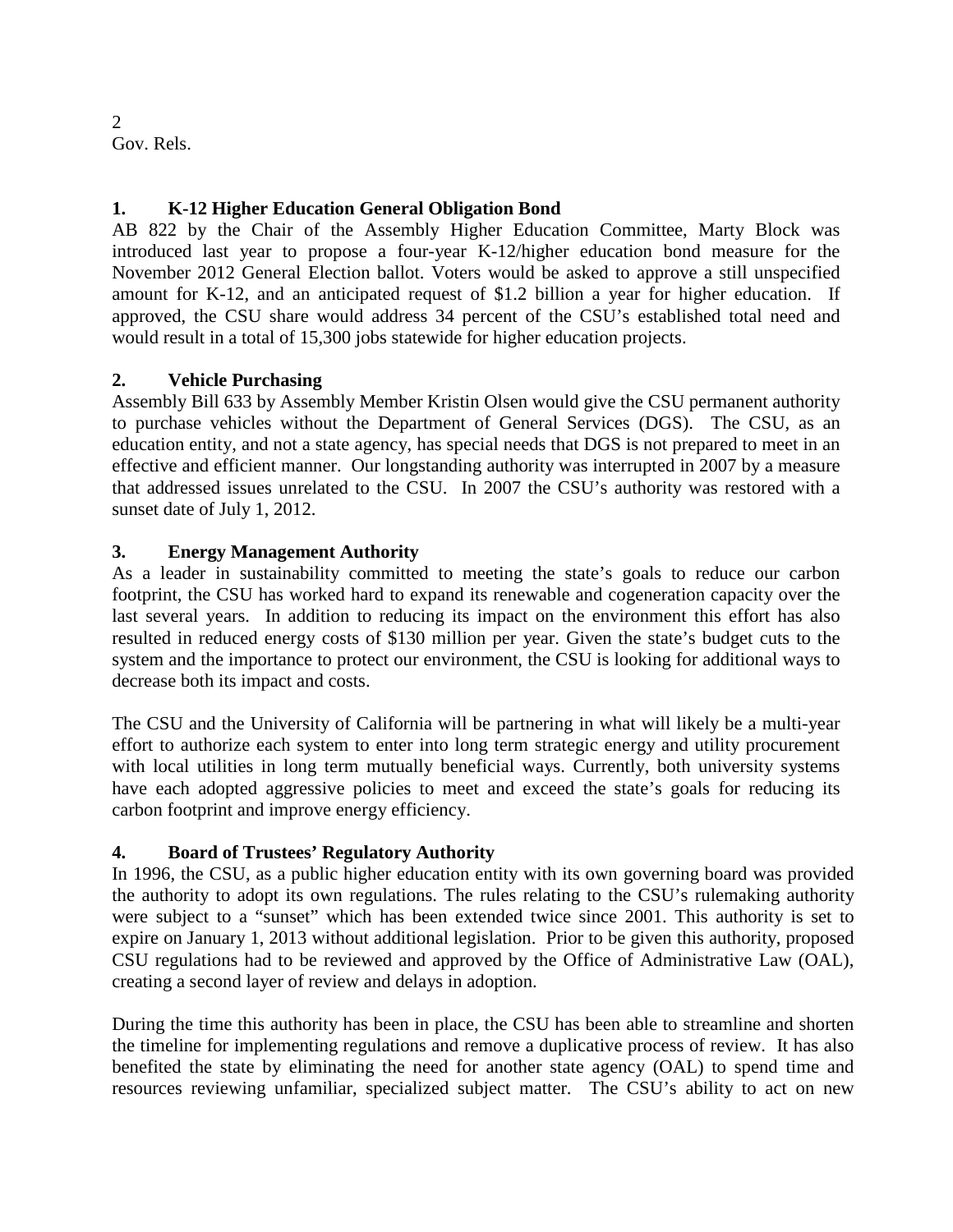regulations immediately has been especially important for emergency and time-sensitive regulations. For example, the CSU was able to immediately implement regulations relating to employee furloughs and pay reductions and implement needed changes to support the new student transfer reform legislation, SB 1440. This proposal would grant the CSU permanent authority to issue its own regulations.

The committee unanimously recommended approval by the board of the proposed resolution (RGR 01-12-01) adopting the 2011-2012 Legislative Report No. 7.

### **California State University Federal Agenda for 2012**

Mr. Ashley and Mr. Jim Gelb, assistant vice chancellor office of federal relations presented this item. The presentation began by providing historical information regarding the previously adopted federal agendas. In January 2011, the CSU Board of Trustees adopted the 2011 CSU Federal Agenda, a legislative program for the system that included both policy and project priorities for the first session of the  $112<sup>th</sup>$  Congress. Congress subsequently imposed a moratorium on congressionally directed spending for projects, or earmarking, so the CSU project requests for 2011 (FY 2012) were put aside. CSU policy priorities encompassed a broad range of initiatives geared toward: Ensuring Access through Aid to Students; Preparing Students for College Success; Fostering Success for California's Diverse Population; Training Students for Today's Workforce; and Solving Problems through Applied Research. Over the past year, the CSU's Office of Federal Relations (OFR) and system leaders worked to advance those priorities. Given the nation's charged political climate and severe economic woes, which resulted in cuts to many areas of domestic spending, the CSU fought with some success to defend priority programs and promote targeted investments in higher education.

This past fall the OFR, in coordination with the Chancellor's Office, set in motion the annual process designed to produce a well-honed federal agenda. In September, Chancellor Reed sent a memo to all 23 CSU presidents and senior system leaders, soliciting recommendations and outlining criteria for the system's 2012 Federal Agenda. The solicitation emphasized that the federal agenda must be consistent with the CSU system's core objectives, and they must contribute to system goals of preserving access, providing quality instruction, and preparing students for the workforce. While these principles have their own relevance in the federal arena, it was stressed that the federal agenda should also complement and be consistent with the system's state program in Sacramento.

Mr. Gelb provided an overview of the 2012 federal agenda with the assistance of a slide presentation which included a review of the current political landscape in Washington, and concluded his presentation with an outline of recommendations for the CSU 2012 Federal Agenda.

**Preserving Pell:** The CSU played a significant role in preserving the need-based Pell Grant program, the cornerstone of federal student aid. In August, President Obama signed the Budget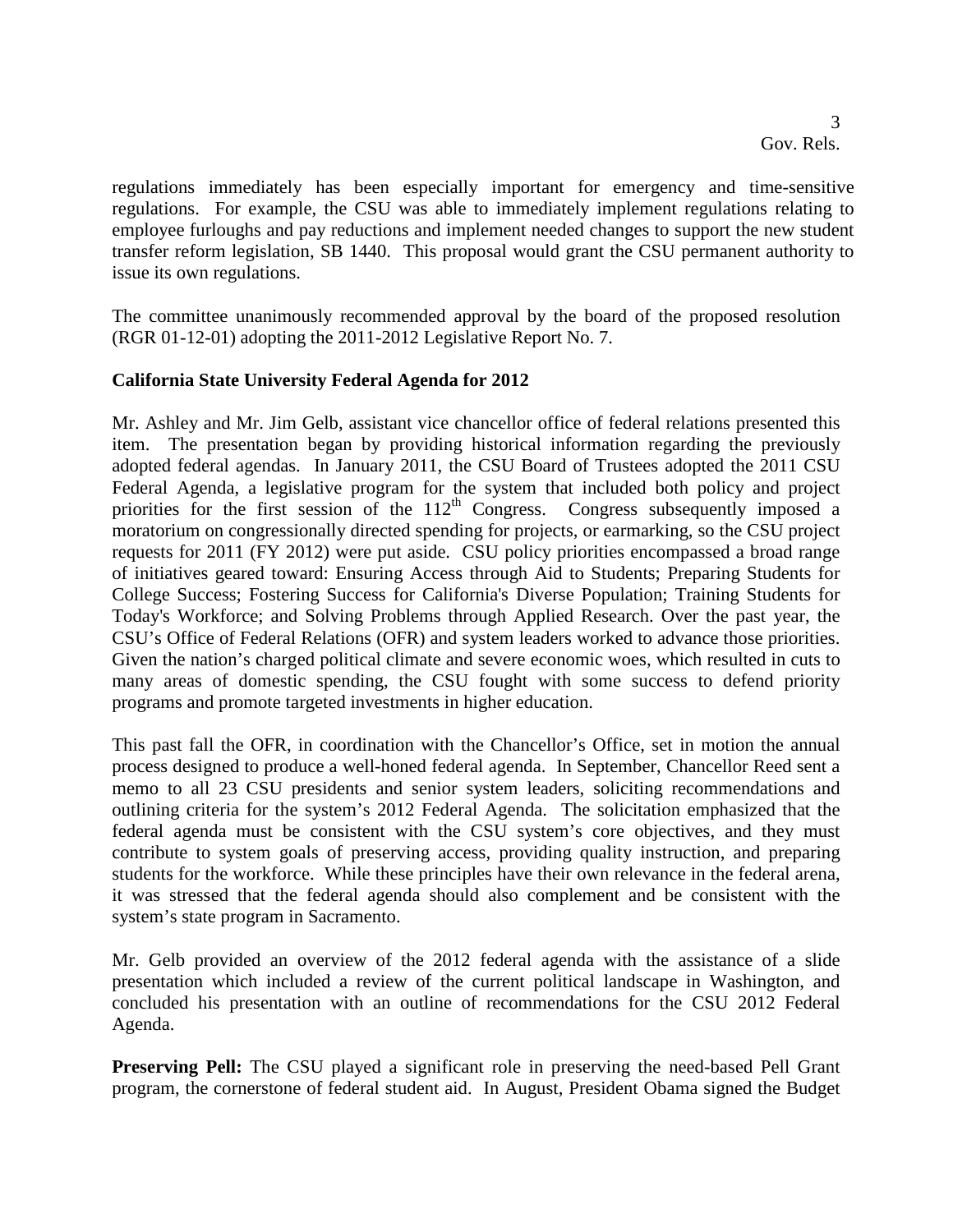#### 4 Gov. Rels.

Control Act of 2011, a complicated compromise package to raise the nation's debt limit and reduce the deficit by cutting federal spending across a wide array of programs. Most importantly for the CSU, the bill set aside \$17 billion to sustain the Pell Grant program over the next two fiscal years (\$10 billion in FY 2012, \$7 billion for FY 2013). These dedicated resources helped alleviate a massive funding shortfall that posed a broad threat to current levels of Pell benefits, making it possible for Congress to both maintain the maximum Pell Grant at \$5,550 in FY 2012 and limit cuts to student eligibility. It also helped reduce potential damage to other education programs that could have faced deep cuts to help prop up Pell.

This injection of new Pell funding was by no means assured. Congressional leaders on both sides of the aisle, along with Obama administration officials and national higher education associations, seriously examined options to cut down the size and scope of the Pell program. At times there appeared to be significant traction for proposals that could have been especially detrimental to CSU students, such as changing the definition of "full-time" students from the current 12 units to 15 units, which could have significantly reduced aid for thousands of CSU students. Led by Chancellor Reed, the CSU fought such proposals, making the case for full Pell preservation both within the higher education community and with policymakers on the Hill and in the Obama administration. In meetings, correspondence and briefings, Chancellor Reed stressed the potentially devastating impact proposed cuts would have on working, firstgeneration, and underrepresented minority students, and on our nation's ability to close the achievement gap and produce the job-ready graduates needed for future economic success.

**Key Education Department Programs:** Beyond Pell, final spending bills for the current fiscal year (FY 2012) generally provided flat funding (with a small across-the-board "haircut") for many CSU priority programs housed in the Education Department, including aid programs like the Supplemental Educational Opportunity Grant (SEOG) and Work-Study, and the Teacher Quality Partnership program. Among pipeline programs, GEAR UP was level-funded, while TRIO programs (e.g., Upward Bound) actually saw a \$15 million increase. Aid for institutional development programs geared toward minority-serving institutions, such as those for Hispanicserving institutions, were subjected to small cuts.

**Support for Applied Research and Workforce Training:** FY 2012 spending measures included support for a number of CSU programmatic priorities outside of the Education Department as well. For example, the US Department of Agriculture (USDA) spending bill contained \$4.5 million in first time ever funding for competitive capacity building grants for non land-grant colleges of agriculture (NLGCA). Four CSU campuses are NLGCAs. In addition, the CSU lobbied successfully to maintain prior-year funding levels for USDA's Hispanic-Serving Institutions Education Grants Program, which has benefited many CSU students over the years. In the National Science Foundation (NSF) budget, the CSU successfully sought Congressional report language instructing the agency that its proposed funding reduction for the Robert Noyce Scholarship Program, which helps train Science, Technology, Engineering and Mathematics (STEM) teachers for underserved communities, was not warranted. The CSU also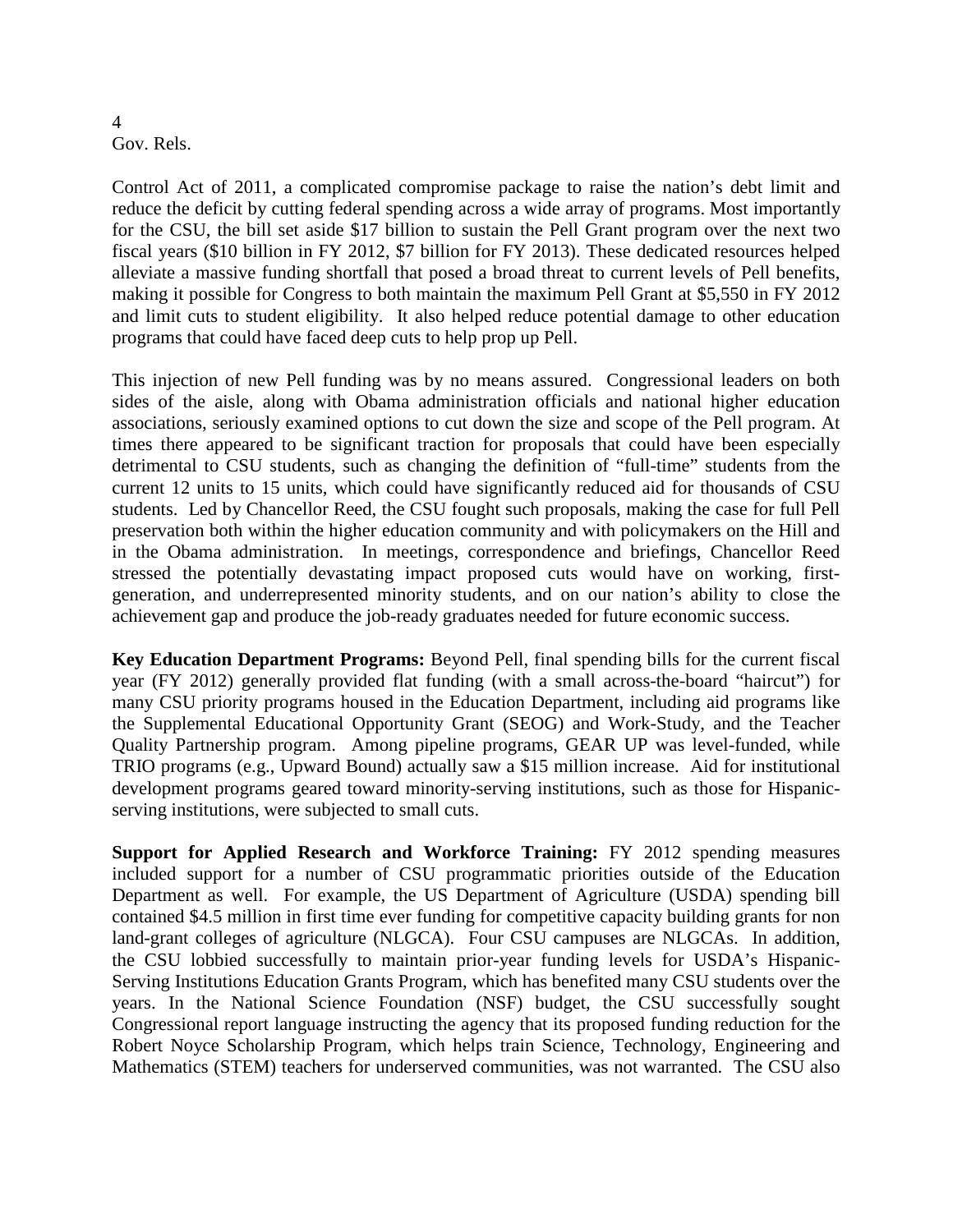helped draft report language asking NSF to provide resources in support of professional science masters (PSM) degree programs.

### **Recommendations for the 2012 Federal Agenda**

With the Obama administration entering its fourth year and the second session of the  $112<sup>th</sup>$ Congress commencing, a number of policy items of significant interest to the CSU are likely to come into play. Given the current political atmosphere and the nation's economic and fiscal situation, certain to be at issue is FY 2013 funding of a broad range of programs important to CSU students, faculty, institutions and programs, from student aid to investments in research. Another area is the ongoing if balky effort to reauthorize the Elementary and Secondary Education Act (currently known as "No Child Left Behind"), where teacher preparation programs and pipeline issues will be of particular interest to the CSU. While the CSU will frequently be called upon to respond to proposals made by others, such as members of Congress and the U.S. Department of Education, the following priority areas should be the subject of proactive pursuit:

- **Ensure Access through Aid to Students**: Federal financial aid programs are critical to CSU students, accounting for more than \$1 billion in assistance annually. For example, more than 140,000 CSU students receive need-based Pell Grants. It will be important to maintain overall funding for the Pell program and the maximum grant at its current level. Aid programs like the Supplemental Educational Opportunity Grant (SEOG) and Work-Study programs, along with National and Community service programs, are additional key examples of federal assistance important to the CSU.
- **Prepare Students for College Success**: The CSU is on the cutting edge of partnering with K-12 to improve student preparation, and the federal government is a vital partner. The CSU should promote robust GEAR UP and TRIO funding; resources for programs that prepare teachers, especially in underserved areas; and programs that enhance the community colleges transfer process.
- **Foster Success for California's Diverse Population**: The CSU provides more than half of all undergraduate degrees granted to California's Latino, African American and Native American students, and is a leader in transitioning veterans to the civilian workforce. The CSU should support programs and resources that assist veterans with college success, help build capacity and programs at developing, Hispanic-serving and other minorityserving institutions, and provide institutional aid to universities that educate the greatest number of Pell-eligible students.
- **Train Students for Today's Workforce**: 93,000 annual graduates drive California's economy in information technology, life sciences, agriculture, business, education, public administration, entertainment and multimedia industries. In the federal environment, the CSU should seek support for complementary initiatives, such as professional science masters (PSM) programs, teacher preparation programs like the Teacher Quality Partnership and Noyce Scholarship programs, and federal study abroad programs.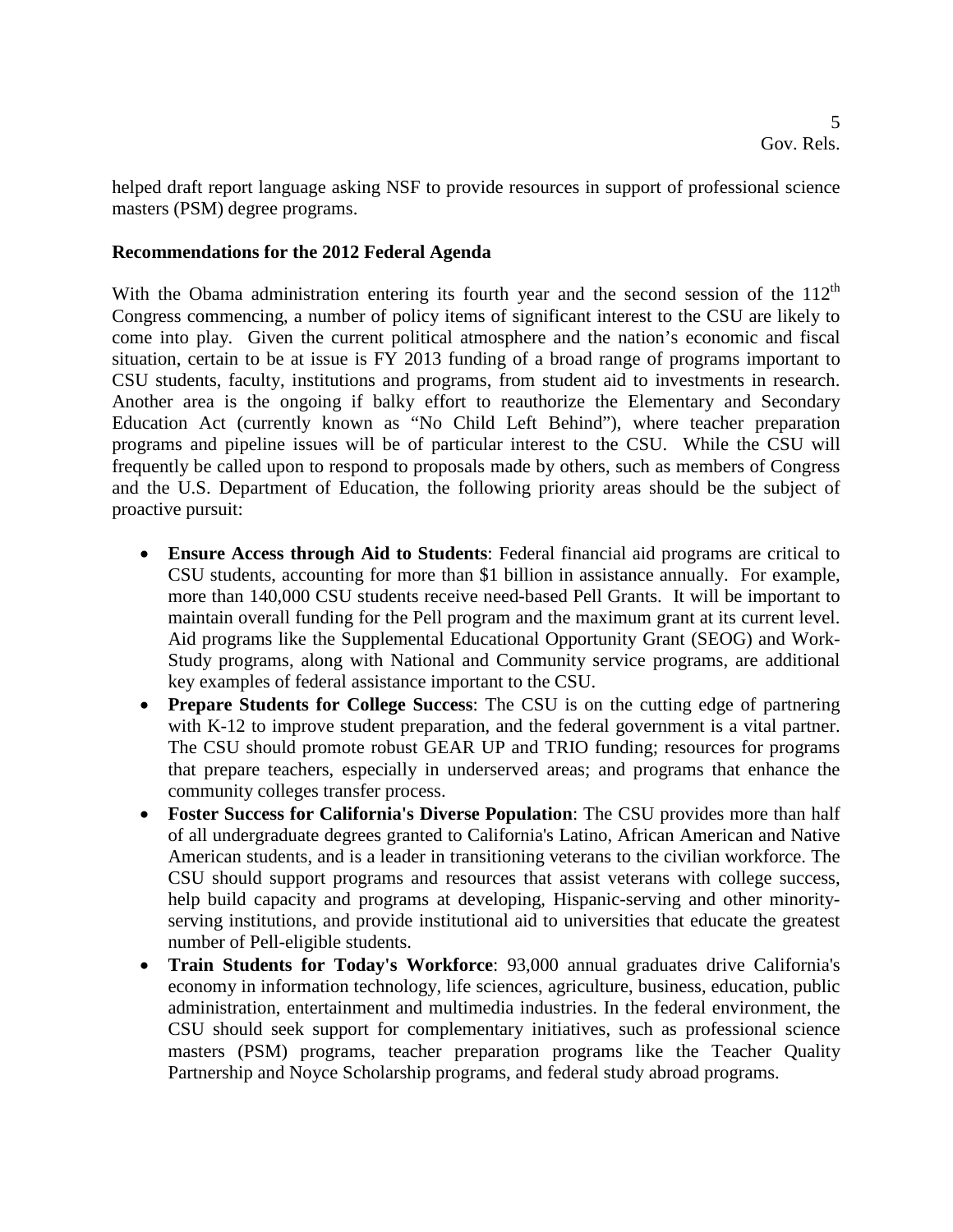6 Gov. Rels.

> • **Solve Problems through Applied Research**: In laboratories, at field sites and through programs at the CSU, students, faculty and collaborating scientists advance California's capacity to address key issues of significance to our state and nation. The CSU should advocate broadening the federally supported applied research base for comprehensive universities, including, for example, in the STEM fields (America COMPETES, NSF and NIH funding) and agriculture (Non-land-grant colleges of agriculture ("NLGCA") and HSACU programs), among others.

Mr. Gelb concluded by recommending that the CSU continue to advocate for policies that promote philanthropy to universities and a positive climate for university advancement. He opined that because of the inherently shifting nature of campus, state, and national priorities, the CSU federal agenda process recognizes that priorities may evolve over time.

The committee unanimously recommended approval by the board of the proposed resolution (RGR 01-12-02) adopting the California State University Federal Agenda for 2012.

Trustee Chandler adjourned the Committee.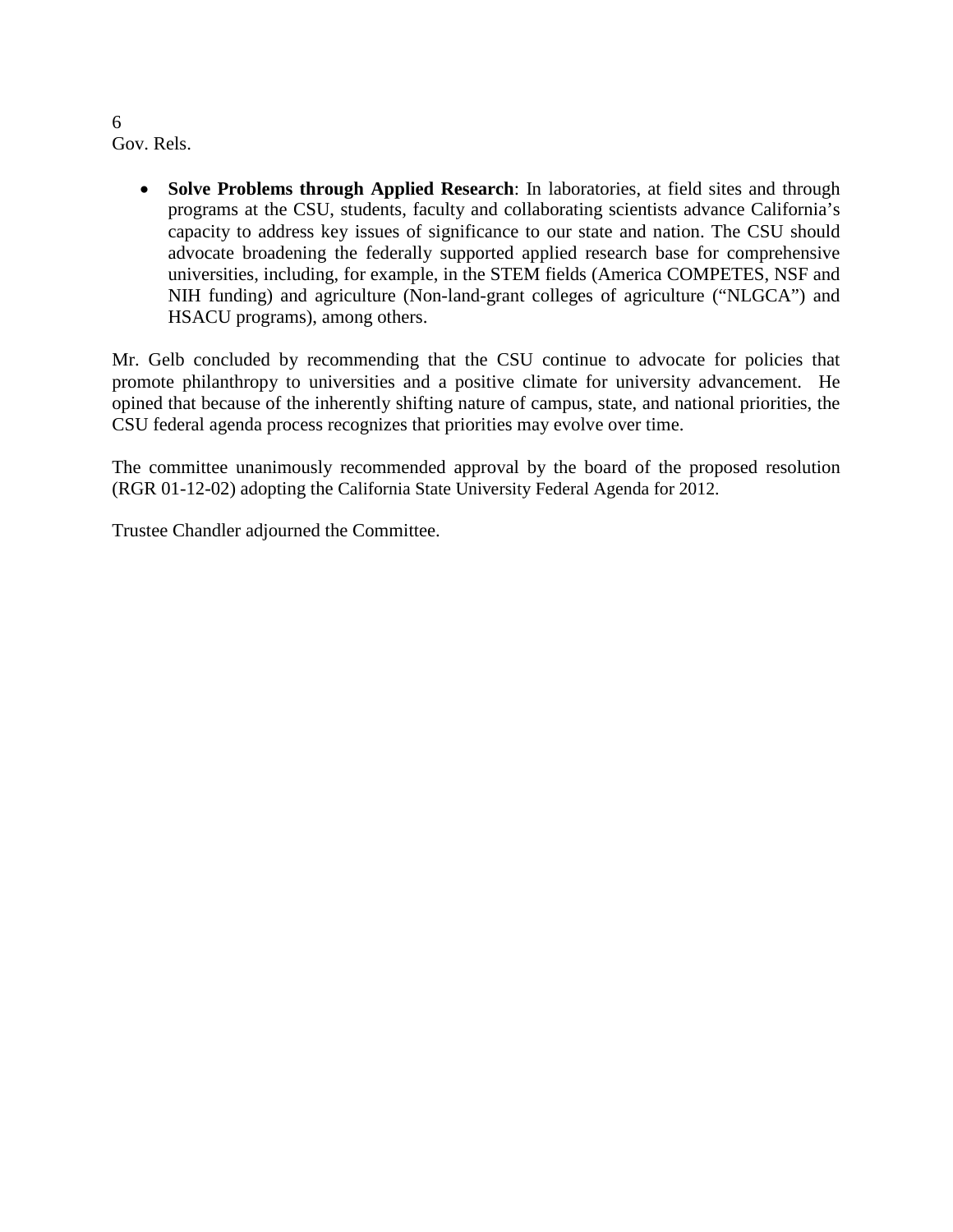**Action Item** Agenda Item 1 March 19-20, 2012 Page 1 of 8

### **COMMITTEE ON GOVERNMENTAL RELATIONS**

### **2011-2012 Legislative Report No. 8**

#### **Presentation By**

Garrett Ashley Vice Chancellor University Relations and Advancement

Karen Y. Zamarripa Assistant Vice Chancellor Advocacy & State Relations

#### **Summary**

This item contains an initial review of some of the measures introduced in 2012 that would affect the CSU, along with an update on the Trustees' 2011-2012 Legislative Program.

#### **Background**

The legislative deadline for the introduction of measures was February  $24<sup>th</sup>$  and hundreds of measures are now awaiting their first policy hearing in March. Below is a brief overview of the issues, trends and legislation that are of interest to the CSU.

#### **Sponsored Legislation**

## **Assembly Bill 633 (Olsen): Vehicle Purchasing**

Assembly Bill 633 by Assembly Member Kristin Olsen would grant the CSU permanent authority to purchase vehicles without the Department of General Services (DGS). For almost twenty years the CSU had conducted all procurements and contracts, including the purchase of vehicles until legislation authored by now Congress member Jeff Denham (as a result of controversies in other state agencies) restricted this authority. Legislation in 2007 restored our autonomy on this function with a 5 year sunset.

Last year, AB 633 advanced out of the Assembly and through the Senate policy and fiscal committees with bipartisan support. The author and the CSU decided to delay final action to address last minute opposition by DGS. AB 633 must advance to the Governor prior to July 1, 2012 to ensure that our current authority is not interrupted.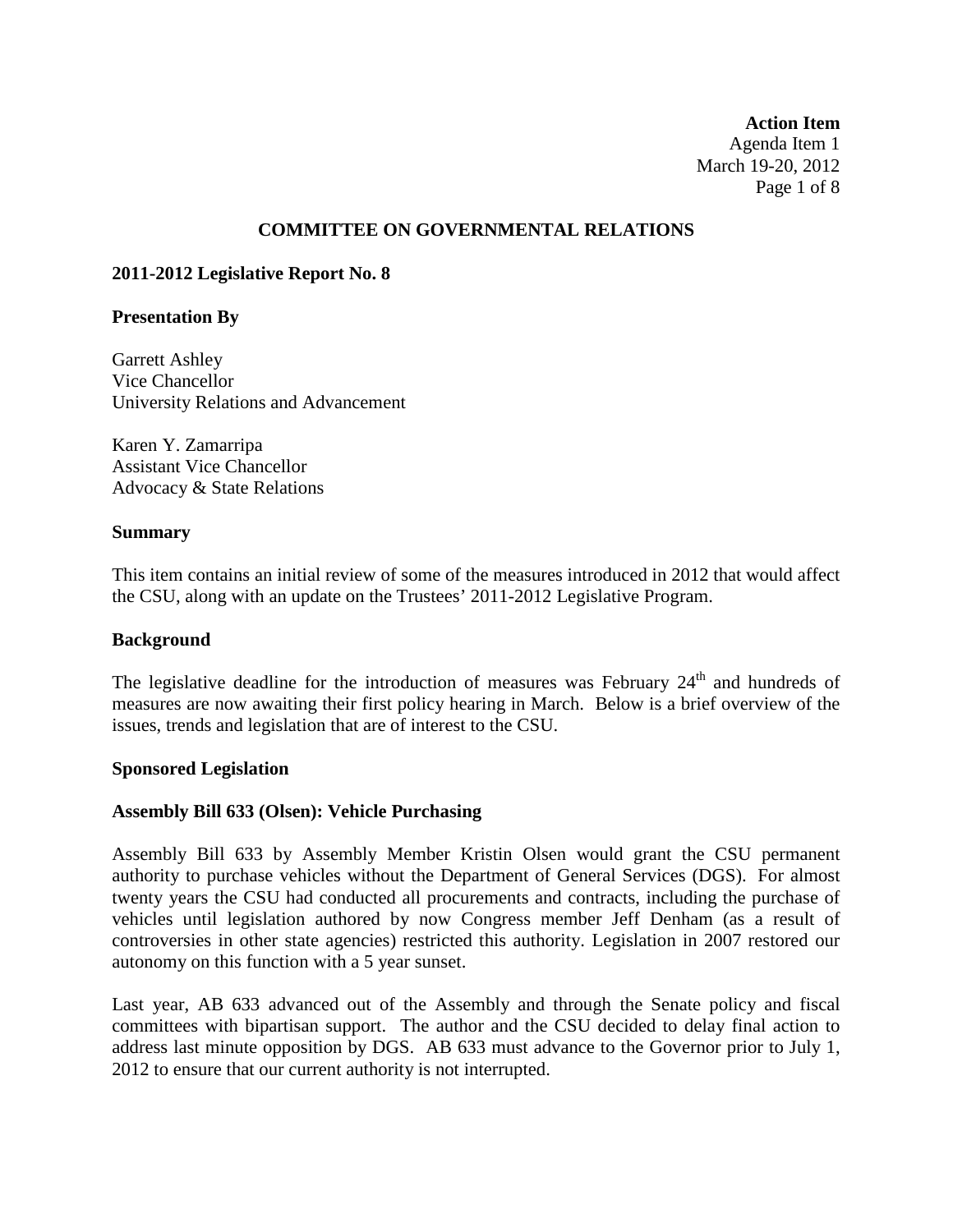Gov. Rel. Agenda Item 1 March 19-20, 2012 Page 2 of 8

## **AB 2126 (Block): Board of Trustees' Regulatory Authority**

The CSU, as a public higher education entity with its own governing board, was provided the authority to adopt its own regulations in 1996. This authority is set to expire on January 1, 2013 without subsequent legislation. This proposal would grant CSU permanent authority to issue its own regulations.

Under current law, the CSU has been able to streamline and shorten the timeline for implementing regulations and remove a duplicative process of review. It has also benefited the State, eliminating the need for another state agency, the Office of Administrative Law (OAL) to spend time and resources reviewing unfamiliar, specialized subject matter. CSU's ability to act on new regulations immediately has been especially important for emergency and time-sensitive regulations. For example, CSU was able to immediately implement regulations relating to management employee furloughs and implement needed changes to support the new student transfer reform legislation, SB 1440.

## **Update on other Board of Trustees' Legislative Efforts**

The Board of Trustees also had two proposals that were previously reported: General Obligation Bond and an energy purchasing concept in partnership with the University of California. The Bond proposal will be deferred until at least 2014 when the State's situation improves. The conversation on addressing our energy needs will continue in 2012 with legislative staff, but actual legislation will have to wait until 2013.

## **New Legislation**

## *Academic Issues*

**AB 2088 (Bonilla): Personal Income Taxes: Credit: STEM Teachers.** This proposal would provide a \$1,000 tax subsidy for K-12 teachers that teach one or more Science, Technology, engineering, and mathematics (STEM) courses. Furthermore it would provide \$1,500 for a STEM teacher who works in a high-needs school.

**AB 2093 (Skinner): Foster Youth Higher Education Preparation and Support Act of 2012.** This measure would require the CSU and request the California Community Colleges (CCC) and University of California to create a foster youth campus support program on each campus with a designated coordinator. The bill would also require the Department of Social Services to notify foster youth over the age of 13 of the programs offered at California's public universities.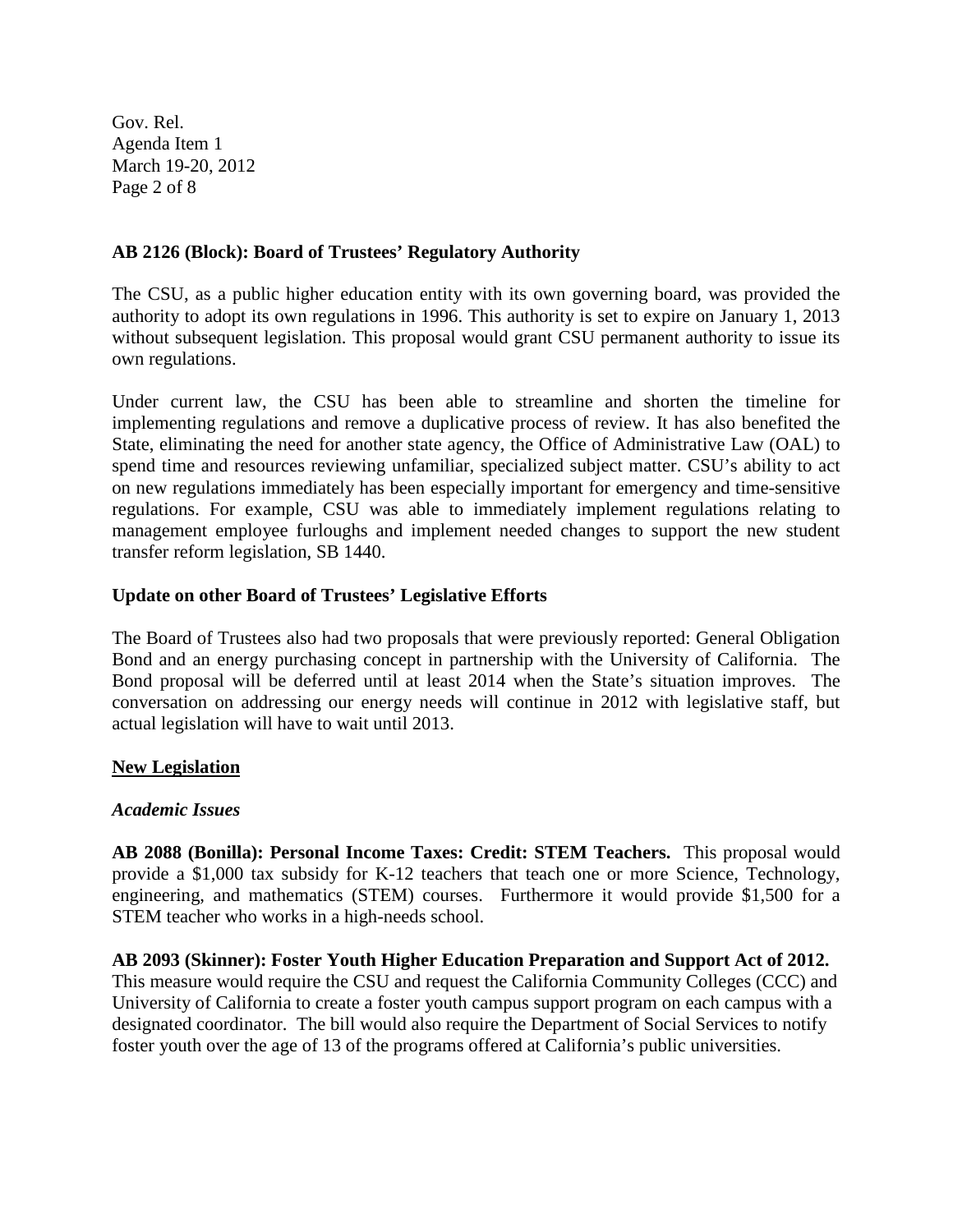Gov. Rel. Agenda Item 1 March 19-20, 2012 Page 3 of 8

**AB 2116 (Lara): Academic Content Standards: Implementation: Study.** This proposal would require the Department of Education to implement a study on the academic standard contents adopted by the State Board of Education and report their findings; focusing on whether it is preceding a manner that promotes opportunity for all students in California to learn the standards successfully.

**AB 2132 (Lara): Public Postsecondary Education: Tenure Policy.** The proposal requires the CCC and the CSU and requests the UC to develop and adopt tenure policies that encourage and reward faculty for service including work in the community.

**AB 2202 (Block): Postsecondary Education: Expanding Access.** This measure would request the Legislative Analyst's Office (LAO) to conduct a study on ways to expand access, which could include distance learning, new campuses, or partnerships with existing postsecondary education institutions. This report is to completed by January 1, 2014.

**AB 2497 (Solorio): California State University: Early Start Program.** This measure would prohibit the CSU from operating its Early Start Program unless the state appropriates funding for this purpose in the budget act.

# *Child Abuse Reporting*

**AB 1434 (Feuer): Child Abuse Reporting: Mandated Reporters**. This bill would make **all** CSU employees (as well as all other higher education employees, whether the institution is public or private) mandated reporters, as to any child abuse or neglect occurring on the campuses. All employees would have to sign a certification acknowledging their responsibilities. This measure was referred to the Assembly Public Safety Committee.

**AB 1435 (Dickinson): Child Abuse Reporting: Athletic Personnel.** This bill amends existing law by adding that an administrator or employee of a public or private youth center, youth recreation program or youth organization, including an athletic coach, administrator or athletic director be mandated reporters. It would also require that these mandated reporters receive training relating to child abuse and neglect within six months of being employed and every two years thereafter.

**AB 1438 (Bradford): Child Abuse Reporting.** This bill would make **everyone** in California mandated reporters for known or suspected child sexual abuse. It would also require that reports be made to a police officer, as opposed to other authorities. This measure was referred to the Assembly Public Safety Committee.

**AB 1564 (Lara): Child Abuse Reporting: Mandated Reporters: Tax-Exempt Organizations.** This measure would make volunteers of a public or private organization,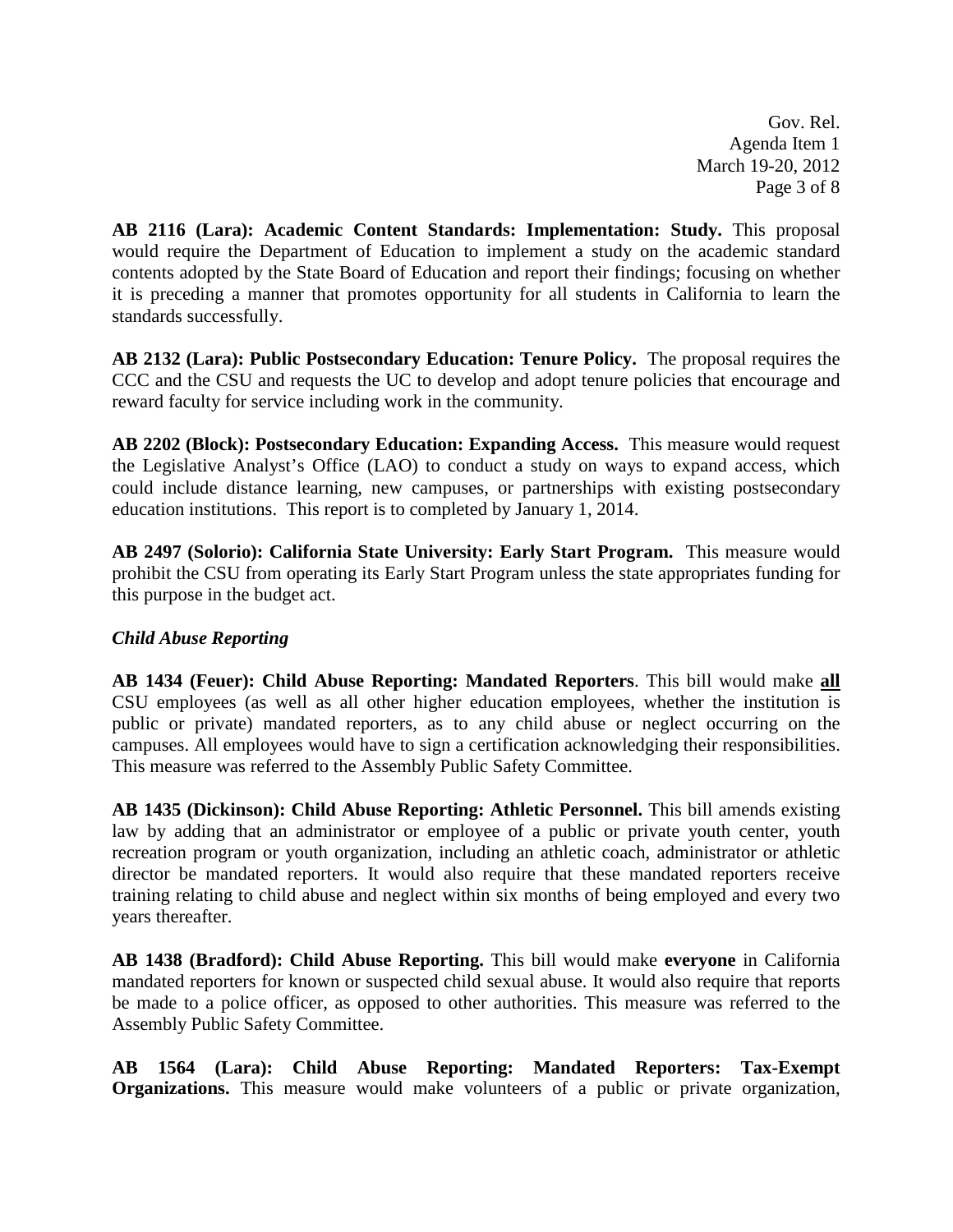Gov. Rel. Agenda Item 1 March 19-20, 2012 Page 4 of 8

including nonprofit organizations, whose duties require direct contact with, and supervision of, children mandatory reporters. The bill would also require employers to provide training in child abuse and neglect identification and reporting to their employees and volunteers who are designated in the bill.

**SB 1264 (Vargas): Child Abuse Reporting: Mandated Reporters.** This measure adds athletic coaches, assistant coaches and graduate assistants at postsecondary institutions to the list of mandated reporters. The measure also provides that anyone convicted of not reporting abuse could serve up to 5 years in state prison.

## *Compensation*

**AB 1561 (R. Hernandez): California State University and University of California: Compensation.** This proposal would prohibit the CSU and request the UC to refrain from entering into a new contract with any *administrator* that provides a compensation increase when the state provides less money than it did the prior year, or tuition fees have increased. It would also prohibit a campus leader from making more than \$300,000 at the CSU and \$326,000 at the UC.

**AB 1787 (Portantino): State Employment: Salary Freeze.** This measure would forbid any state employee making more than \$100,000 from receiving a salary increase until January 1, 2015. Employees excluded by this bill would be those covered by a Memorandum of Understanding, employees with constitutionally protected salaries, and anyone exempted by the Governor by Executive Order.

**SB 952 (Alquist): California State University: Compensation**. This measure would prohibit the CSU from increasing a new president's salary by more than 10% beyond the salary paid to their predecessor in a year when fees have been increased. The measure was referred to Senate Education Committee.

**SB 967 (Yee): Public Postsecondary Education: Executive Officer Compensation.** This proposal prohibits a monetary compensation augmentation for an executive officer within two years of an increase in a mandatory systemwide fee at CSU or UC. The measure has been referred to the Senate Education Committee.

## *Employee Relations*

**AB 1655 (Dickinson): Public Employees: Rights.** This proposal would enact the Public Employees' Bill of Rights Act for almost all state employees. This bill would, among other things, provide that state employees shall be entitled to priority over excluded employees or contractors in filling permanent, overtime, and on-call positions. This bill would also authorize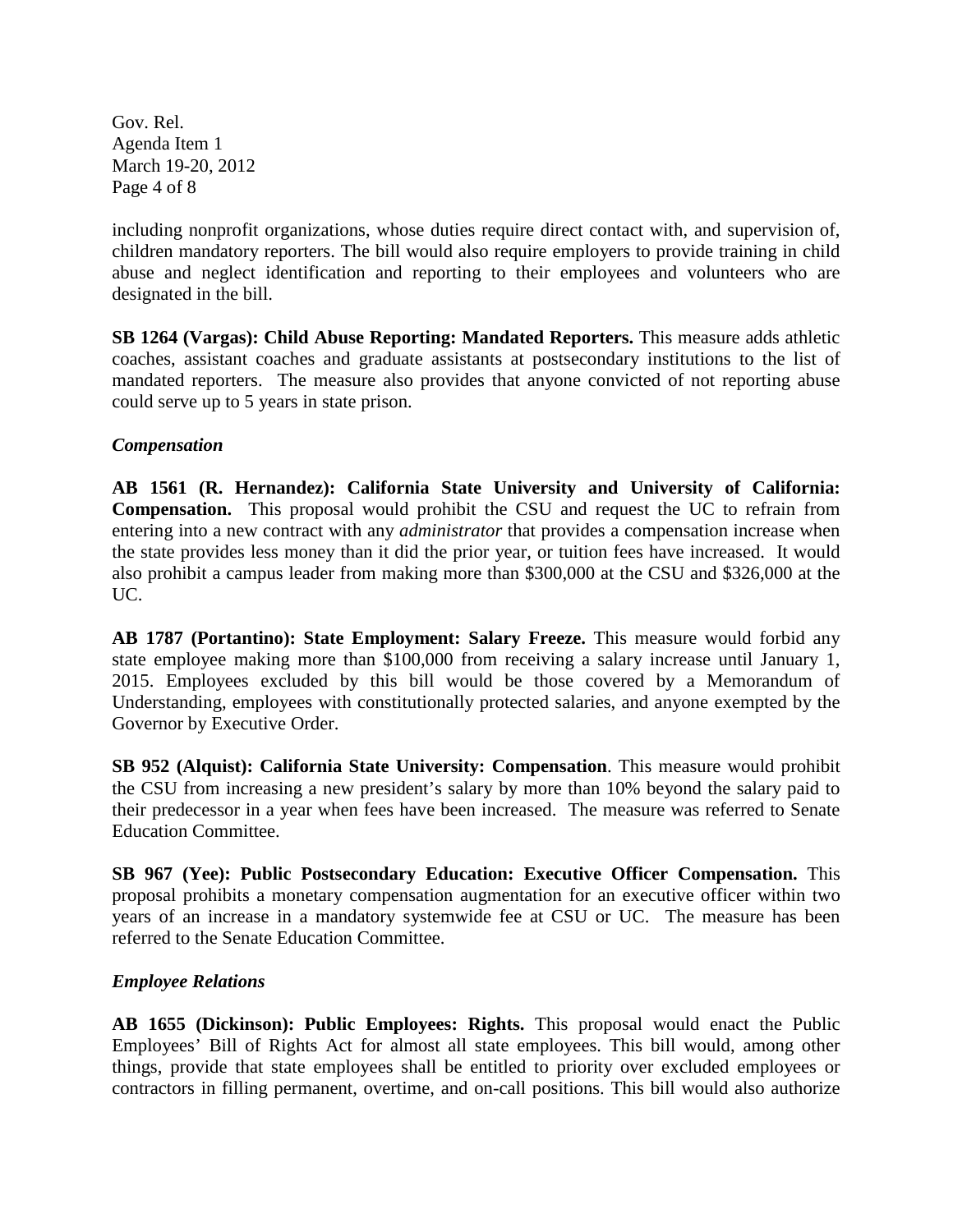Gov. Rel. Agenda Item 1 March 19-20, 2012 Page 5 of 8

the formation of peer review committees for professional staff to provide input regarding workplace operations.

## *Fees and Financial Aid*

**AB 970 (Fong): University of California and California State University: Systemwide Student Fees: Student Financial Aid Report**. This measure would require the Board of Trustees to adopt a tuition fee increase 11 months prior to its implementation and requires specific consultation with a recognized statewide student association and the community at large before doing so. It would also require extensive reporting on the use of student tuition fee revenues and prohibits the use of "tuition". The measure passed out of the Assembly this January on a partisan vote of 51-23 and is now in the Senate Rules Committee.

**AB 1441 (Beall): Personal Income Taxes: Credit: Higher Education.** The measure would allow a \$500 tax credit to be taken for any person or their dependents who is attending a qualified educational institution and would cap the tax credit at \$2000 per eligible student. The measure was referred to the Assembly Committee on Revenue and Taxation.

**AB 1500 (J. Pérez): Corporation Taxes: Single Sales Factor: Middle Class Scholarship Fund.** This bill would undo a budget agreement from 2009 which provided businesses located in multiple states the option of choosing in which manner they wouldpay their share of taxes in California. Some believe single sales factor provides an advantage to in-state corporations but it also costs the state an estimated \$1 billion in lost revenues. This bill would require that new revenue from the bill be deposited into the Middle Class Scholarship Fund, with the purpose of increasing the affordability of higher education.

**AB 1501 (J. Pérez): Student Financial Aid: Middle Class Scholarship Program.** This bill would establish the Middle Class Scholarship Program and would provide that, commencing with the 2012-13 academic year, all resident undergraduate students enrolled at the University of California or the California State University with a household income of \$150,000 or less be given a scholarship award that combined with other financial aid would cover at least 2/3 of the student's mandatory systemwide fees. The proposal also prohibits fee increases at the CSU and UC systems and statutorily requires both systems to set aside 1/3 of fee revenues for institutional aid.

**AB 2427 (Butler): California State University: Special Session Fees.** This measure would prohibit the CSU from charging self support fees in the summer term for any courses that would lead to an undergraduate or graduate degree.

**SB 960 (Rubio): California State University: Campus-Based Mandatory Fees**. This proposal would prohibit campus based fees from being established, adjusted or reallocated without an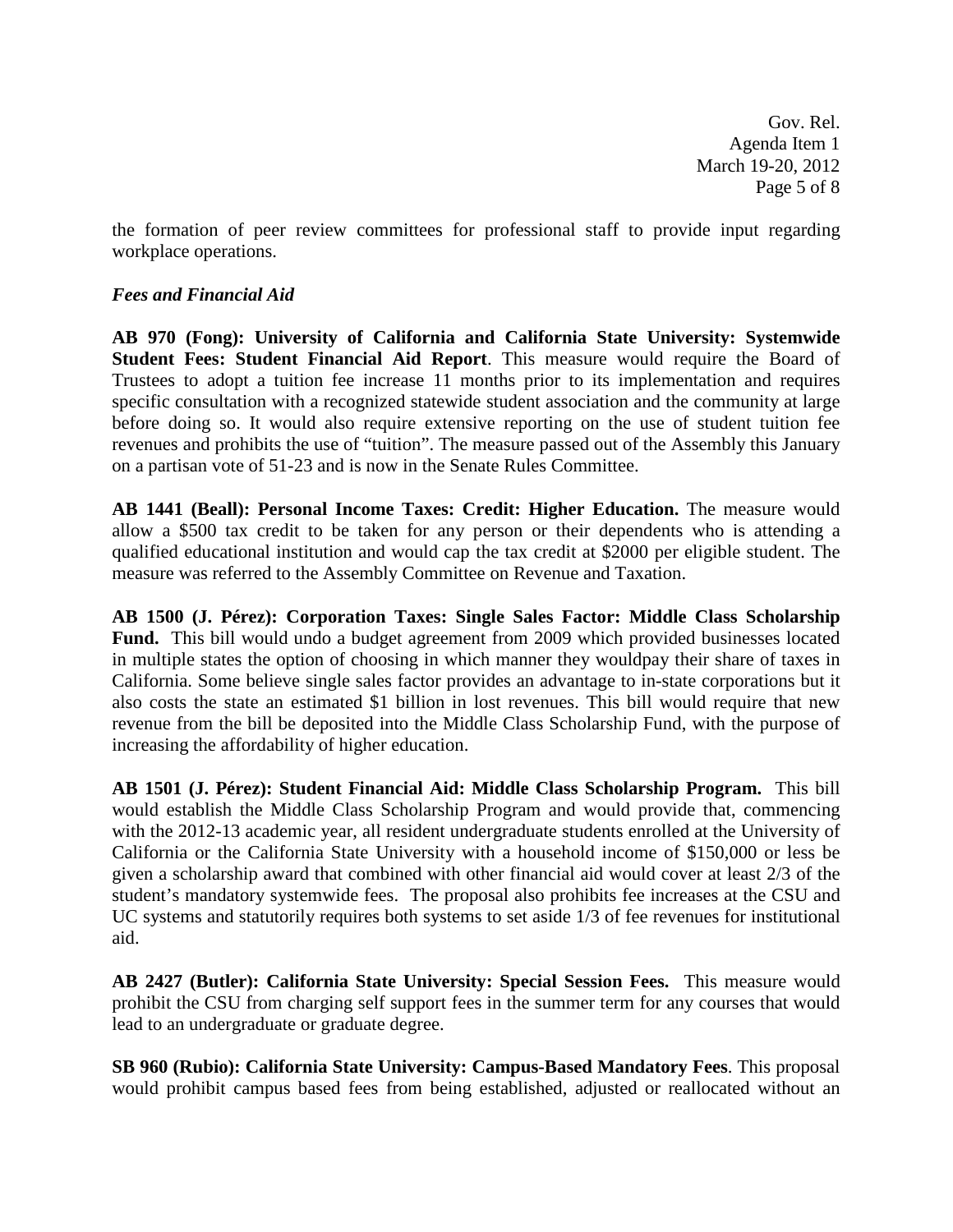Gov. Rel. Agenda Item 1 March 19-20, 2012 Page 6 of 8

affirmative vote of the student body or a campus fee advisory committee. This advisory committee may have non-students on the body, but students must comprise the majority and be elected by students.

**SB 1461 (Negrete McLeod): Public Postsecondary Education: Tuition and Mandatory Systemwide Fees.** This measure would require the CSU and request the UC to establish a fee system that guarantees students would not see a fee-increase during four years of attendance for at least four years. The only changes to fees for each student authorized by the bill is tied to inflation.

## *Governance*

**AB 1965 (Pan): California State University: Trustees.** This measure allows ex-officio members of the Board to designate staff to attend in their place. The measure also allows the second, currently non-voting, student representative to vote, in the absence of the voting student trustee.

**AB 2190 (J. Pérez): Postsecondary Education: Oversight and Coordination Commission.**  This measure expresses the intent of the legislature to create a new postsecondary oversight entity, to replace the California Postsecondary Commission.

**SB 1515 (Yee): California State University: Board of Trustees: Membership.** This measure changes the Board of Trustees from 16 to 14 appointed members. Further the bill requires that four of the 14 be tenured faculty, two be represented nonacademic employees, and four be student members.

## *Miscellaneous*

**AB 1955 (Block): Public Postsecondary Education: Campus Law Enforcement Agency and Student Liaison.** This measure would require the CSU to designate on each campus a liaison to work between campus public safety officers and any student protestors. The UC would be requested to do the same.

**SB 1138 (Liu): Educational Data: State Department of Education: California Postsecondary Education Commission.** This measure would transfer away from the public higher education segments to the California Department of Education the responsibility to maintain higher education student data. The data is currently being managed by the California Community College's Chancellor's Office in light of the Governor's non-funding of the California Postsecondary Education Commission.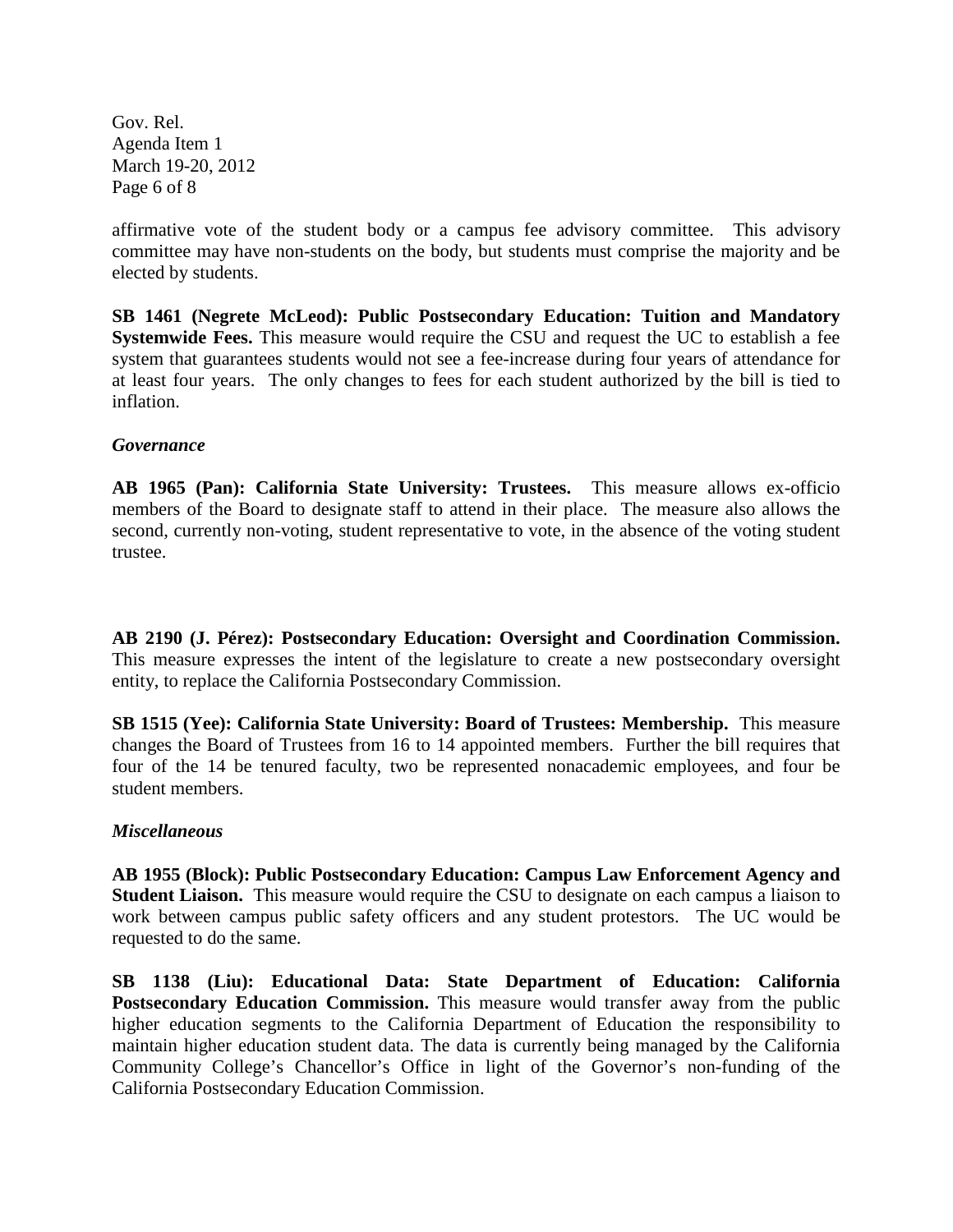Gov. Rel. Agenda Item 1 March 19-20, 2012 Page 7 of 8

## *Pension*

**AB 340 (Furutani): Public Employees' Retirement.** This measure is one of two identical placeholder measures that are given labels for a Joint Conference Committee that hopes to reach agreement on pension reform. The committee members have had four informational hearings and plan to continue discussing various parts of the proposals at each hearing.

**ACA 22 (Smyth): Public Employees' Retirement.** This proposal implements Governor Jerry Brown's pension proposal which would require that any new State Employees hired after January 1, 2013 participate in a hybrid pension plan, which would consist of a defined benefit component and a defined contribution or alternative plan design component.

**SB 827 (Simitian): Public Employees' Retirement.** This measure states the intent of the legislature to craft a responsible and comprehensive pension reform proposal for both state and local systems similar to AB 340 (see above).

**SB 1176 (Huff): Public Employees' Retirement.** This proposal would prohibit members of the public pension system from buying additional service time. Current law allows members to purchase up to five years of service credit to be used towards their calculation for retirement.

**SCA 18 (Huff) Public Employees' Retirement.** This proposal also implements Governor Jerry Brown's pension proposal that any new state employees hired after January 1, 2013 participate in a hybrid pension plan, which would consist of a defined benefit component and a defined contribution or alternative plan design component.

## *Textbooks*

**SB 1052 (Steinberg): Public Postsecondary Education: California Open Education Resources Council.** This measure would create the California Open Education Resources Council which would be comprised of faculty of each public postsecondary institution in the state (nine total, three for each segment as selected by the Academic Senate). The Council would be charged with the identification of the 50 most common lower division courses and to ensure the creation of open digital material of "high-quality" for all students.

**SB 1053 (Steinberg): Public Postsecondary Education: California Digital Open Source Library.** This measure creates the California Open Source Digital Library, which would be jointly administered by three public segments of higher education. The library would house open source materials while providing a Web-based way for students, faculty, and staff to easily find, adopt, utilize, or modify course materials for little or no cost.